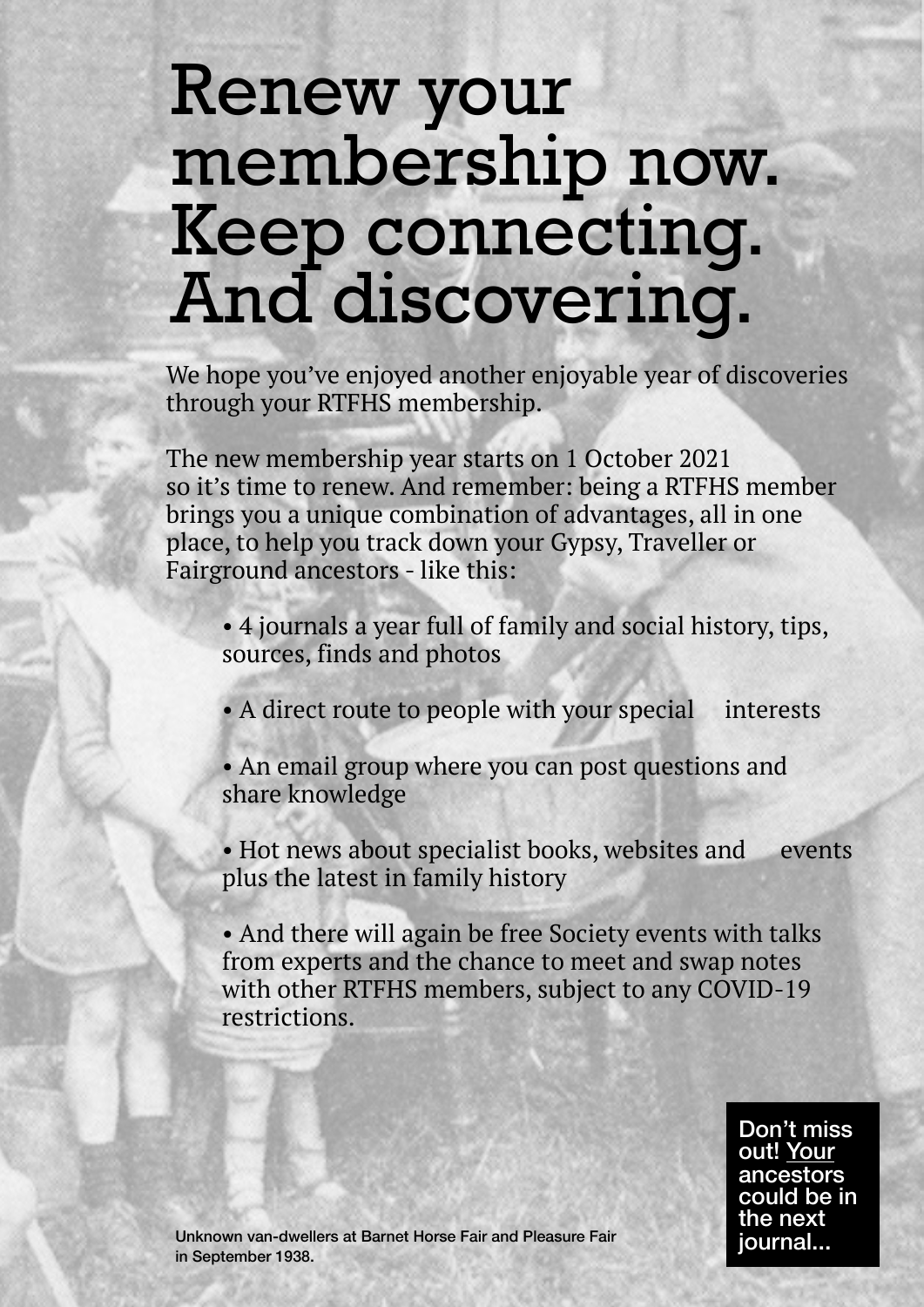## A choice of ways to pay

#### You can pay by card

You can pay by card<br>
You can renew your membership by debit or credit card online via the Society's stall at the GENfair website – [www.genfair.co.uk.](http://www.genfair.co.uk) For members in the UK, paying by this method costs you £1 extra to cover the GENfair transaction fee but saves you the postage.

.

You can pay by Sterling cheque Just fill in the form on the back of this wraparound and post it to us with your cheque. If you don't know your membership number, don't worry. We can look this up providing you complete your name and address. (And your membership number is always on the label on the envelope your *Romany Routes* comes in.) **2**

If you prefer to photocopy this form rather than cutting it, that's fine.



You can pay with a Postal Order We're happy to receive payments by Postal Order. Simply post it with your form.



Already paying by Standing Order? We'll get your payment automatically.

#### And if you've had a change of mind?

Chasing late renewals is costly. So if you're not intending to renew for any reason, please let us know by post to Steve Wright (RTFHS), 7 Park Rise, Northchurch, Berkhamsted, Hertfordshire HP4 3RT or by email: [membership@rtfhs.org.uk](mailto:membership@rtfhs.org.uk) Thank you.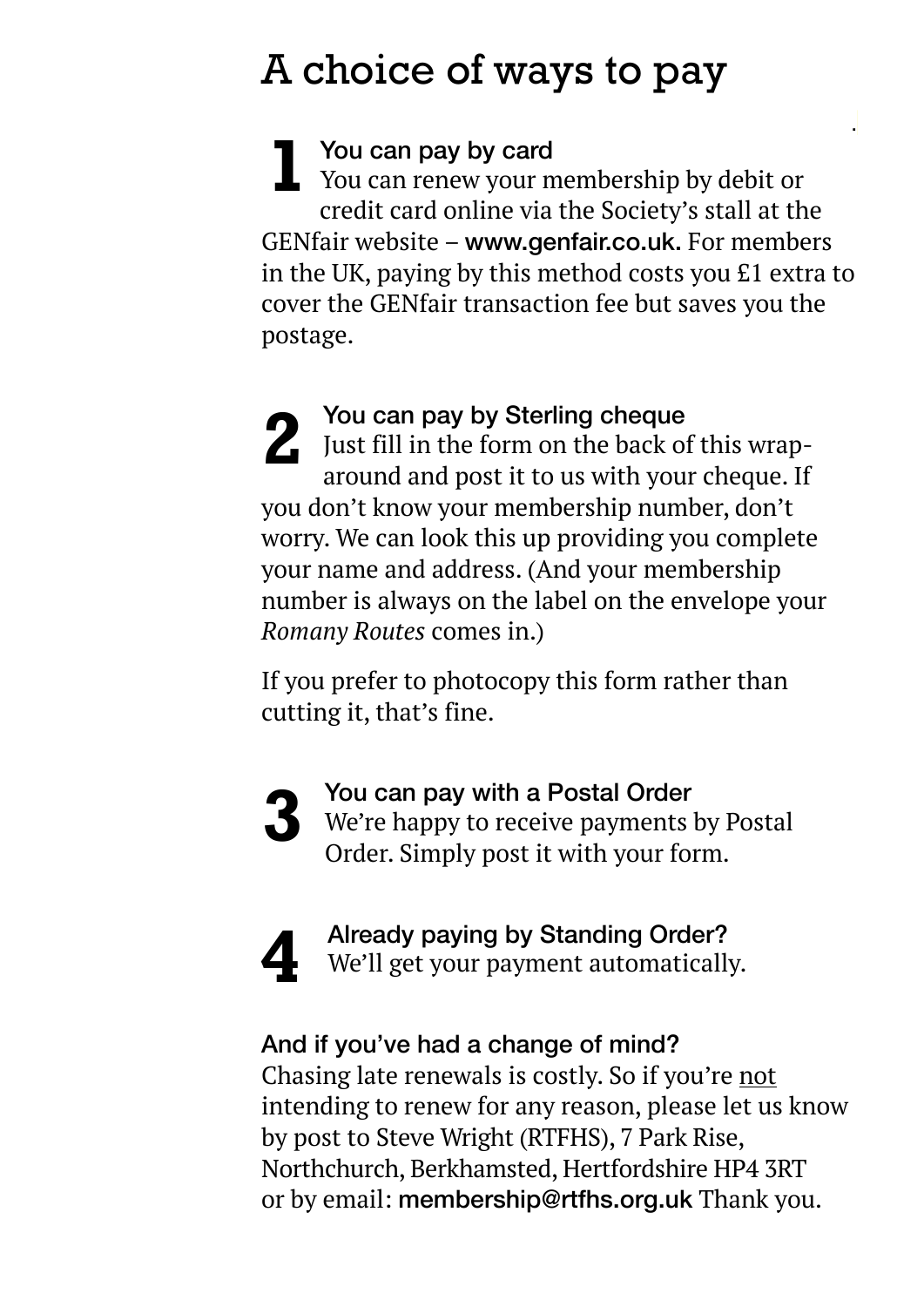# Your privacy is important to us

At the RTFHS, we take your privacy very seriously and will always do our best to protect your personal information. We will NEVER sell or exchange your personal information with other organisations for marketing purposes.

We hold your personal information (name, address, email address, phone number and research interests) on computer and on any paper forms that you have filled in. All information is held securely. We use your information to contact you and to let you know if there are any RTFHS members who share your research interests. Every three months we also pass your name and address to our journal printers in a secure way so they can post your RTFHS journals to you.



IMPORTANT! IF YOU'RE HAPPY FOR THE RTFHS TO HOLD AND USE YOUR PERSONAL INFORMATION LIKE THIS, PLEASE TICK THE BOX ON THE OTHER SIDE OF THIS FORM. IF YOU DON'T TICK, WE WON"T BE ABLE TO HOLD YOUR DETAILS OR SEND YOU YOUR JOURNALS.

### Have your interests changed?

If your research interests have changed since you first joined the RTFHS, add the new ones here. Continue on another sheet of paper if you need to. We can then put you in touch with members with similar interests. Please give surname, area and period or topic of interest.

 $\_$  ,  $\_$  ,  $\_$  ,  $\_$  ,  $\_$  ,  $\_$  ,  $\_$  ,  $\_$  ,  $\_$  ,  $\_$  ,  $\_$  ,  $\_$  ,  $\_$  ,  $\_$  ,  $\_$  ,  $\_$  ,  $\_$  ,  $\_$  ,  $\_$  ,  $\_$  ,  $\_$  ,  $\_$  ,  $\_$  ,  $\_$  ,  $\_$  ,  $\_$  ,  $\_$  ,  $\_$  ,  $\_$  ,  $\_$  ,  $\_$  ,  $\_$  ,  $\_$  ,  $\_$  ,  $\_$  ,  $\_$  ,  $\_$  ,

 $\_$  ,  $\_$  ,  $\_$  ,  $\_$  ,  $\_$  ,  $\_$  ,  $\_$  ,  $\_$  ,  $\_$  ,  $\_$  ,  $\_$  ,  $\_$  ,  $\_$  ,  $\_$  ,  $\_$  ,  $\_$  ,  $\_$  ,  $\_$  ,  $\_$  ,  $\_$  ,  $\_$  ,  $\_$  ,  $\_$  ,  $\_$  ,  $\_$  ,  $\_$  ,  $\_$  ,  $\_$  ,  $\_$  ,  $\_$  ,  $\_$  ,  $\_$  ,  $\_$  ,  $\_$  ,  $\_$  ,  $\_$  ,  $\_$  ,

 $\_$  ,  $\_$  ,  $\_$  ,  $\_$  ,  $\_$  ,  $\_$  ,  $\_$  ,  $\_$  ,  $\_$  ,  $\_$  ,  $\_$  ,  $\_$  ,  $\_$  ,  $\_$  ,  $\_$  ,  $\_$  ,  $\_$  ,  $\_$  ,  $\_$  ,  $\_$  ,  $\_$  ,  $\_$  ,  $\_$  ,  $\_$  ,  $\_$  ,  $\_$  ,  $\_$  ,  $\_$  ,  $\_$  ,  $\_$  ,  $\_$  ,  $\_$  ,  $\_$  ,  $\_$  ,  $\_$  ,  $\_$  ,  $\_$  ,

 $\_$  ,  $\_$  ,  $\_$  ,  $\_$  ,  $\_$  ,  $\_$  ,  $\_$  ,  $\_$  ,  $\_$  ,  $\_$  ,  $\_$  ,  $\_$  ,  $\_$  ,  $\_$  ,  $\_$  ,  $\_$  ,  $\_$  ,  $\_$  ,  $\_$  ,  $\_$  ,  $\_$  ,  $\_$  ,  $\_$  ,  $\_$  ,  $\_$  ,  $\_$  ,  $\_$  ,  $\_$  ,  $\_$  ,  $\_$  ,  $\_$  ,  $\_$  ,  $\_$  ,  $\_$  ,  $\_$  ,  $\_$  ,  $\_$  ,

 $\_$  ,  $\_$  ,  $\_$  ,  $\_$  ,  $\_$  ,  $\_$  ,  $\_$  ,  $\_$  ,  $\_$  ,  $\_$  ,  $\_$  ,  $\_$  ,  $\_$  ,  $\_$  ,  $\_$  ,  $\_$  ,  $\_$  ,  $\_$  ,  $\_$  ,  $\_$  ,  $\_$  ,  $\_$  ,  $\_$  ,  $\_$  ,  $\_$  ,  $\_$  ,  $\_$  ,  $\_$  ,  $\_$  ,  $\_$  ,  $\_$  ,  $\_$  ,  $\_$  ,  $\_$  ,  $\_$  ,  $\_$  ,  $\_$  ,